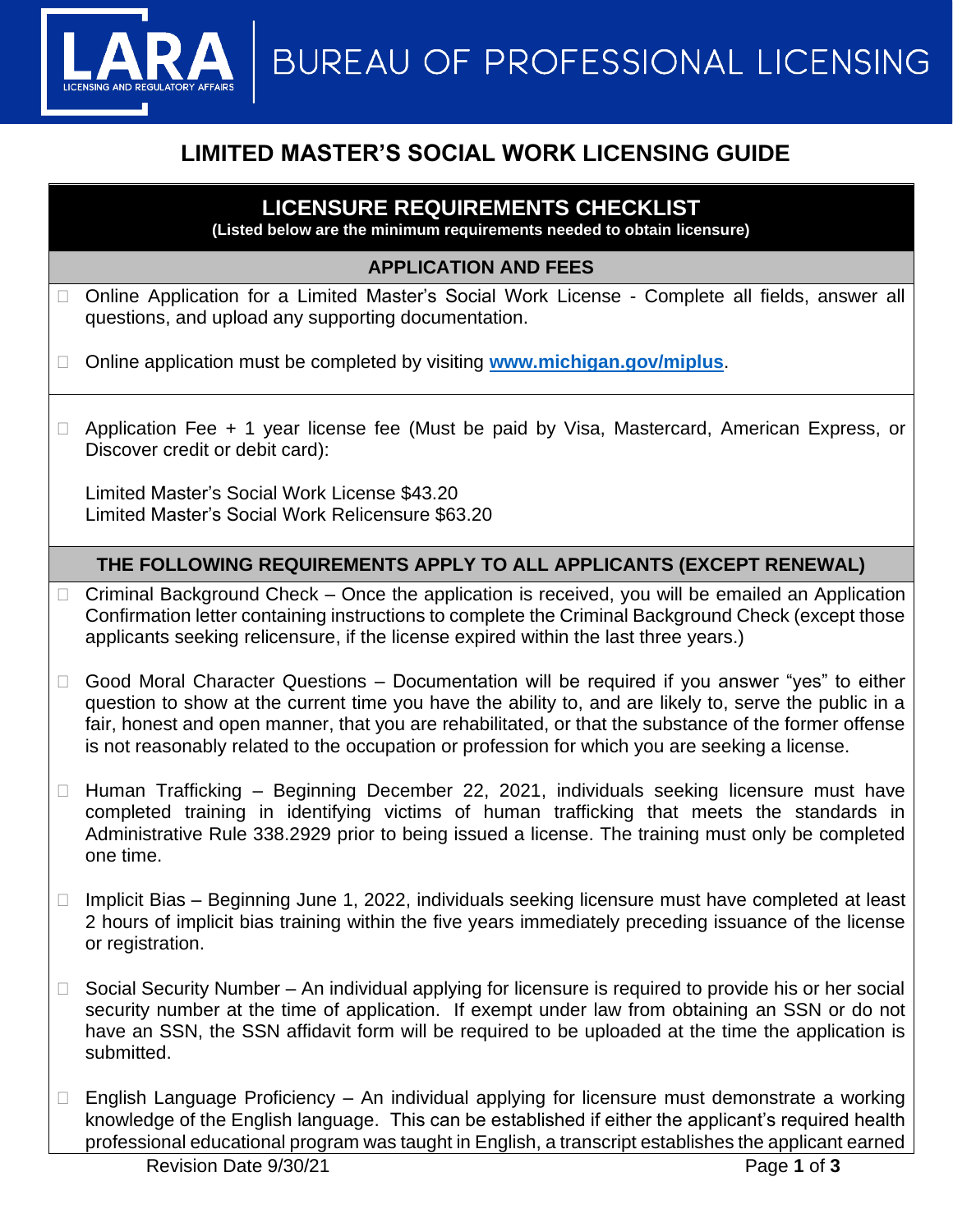not less than 60 college level credits from an English-speaking graduate or undergraduate school, or that the applicant obtained a passing score on an approved English proficiency exam as established by the department under  $R$  338.7002b(2) of the Public Health Code – General Rules.

#### **REQUIREMENTS FOR LICENSURE BY EXAMINATION**

- $\Box$  Professional Education Name of school attended, and name of educational program completed.
- $\Box$  Final, Official Transcripts Transcripts must be submitted directly to our office from the school attended and meet the standards set forth by the Board. Transcripts can be emailed to [bpldata@michigan.gov](mailto:bpldata@michigan.gov) or mailed to the Bureau of Professional Licensing, PO Box 30670, Lansing, MI 48909.
	- ➢ If the educational program was not taught in the US or Canada, please submit a credential evaluation from the Council on Social Work Education's (CSWE) International Social Work Degree Recognition and Evaluation Service (ISWDRES). Credential evaluations can be emailed to [bpldata@michigan.gov](mailto:bpldata@michigan.gov) or mailed to the Bureau of Professional Licensing, PO Box 30670, Lansing, MI 48909.

#### **REQUIREMENTS FOR LIMITED MASTER'S SOCIAL WORKER RELICENSURE**

#### **Lapsed Less than Three (3) Years**

□ Online application can be completed by visiting **www.michigan.gov/miplus**. Once logged in, select **Licenses**, select "**Modification**" next to your license number and then select **"Relicensure."** 

#### **Lapsed Three (3) Years or More**

- □ Online application can be completed by visiting **[www.michigan.gov/miplus.](http://www.michigan.gov/miplus)** Once logged in, select **Licenses**, select "**Modification**" next to your license number and then select **"Relicensure."**
- $\Box$  Criminal Background Check Once the application is received, you will be emailed an Application Confirmation letter containing instructions to complete the Criminal Background Check (except those applicants seeking relicensure, if the license expired within the last three years.)